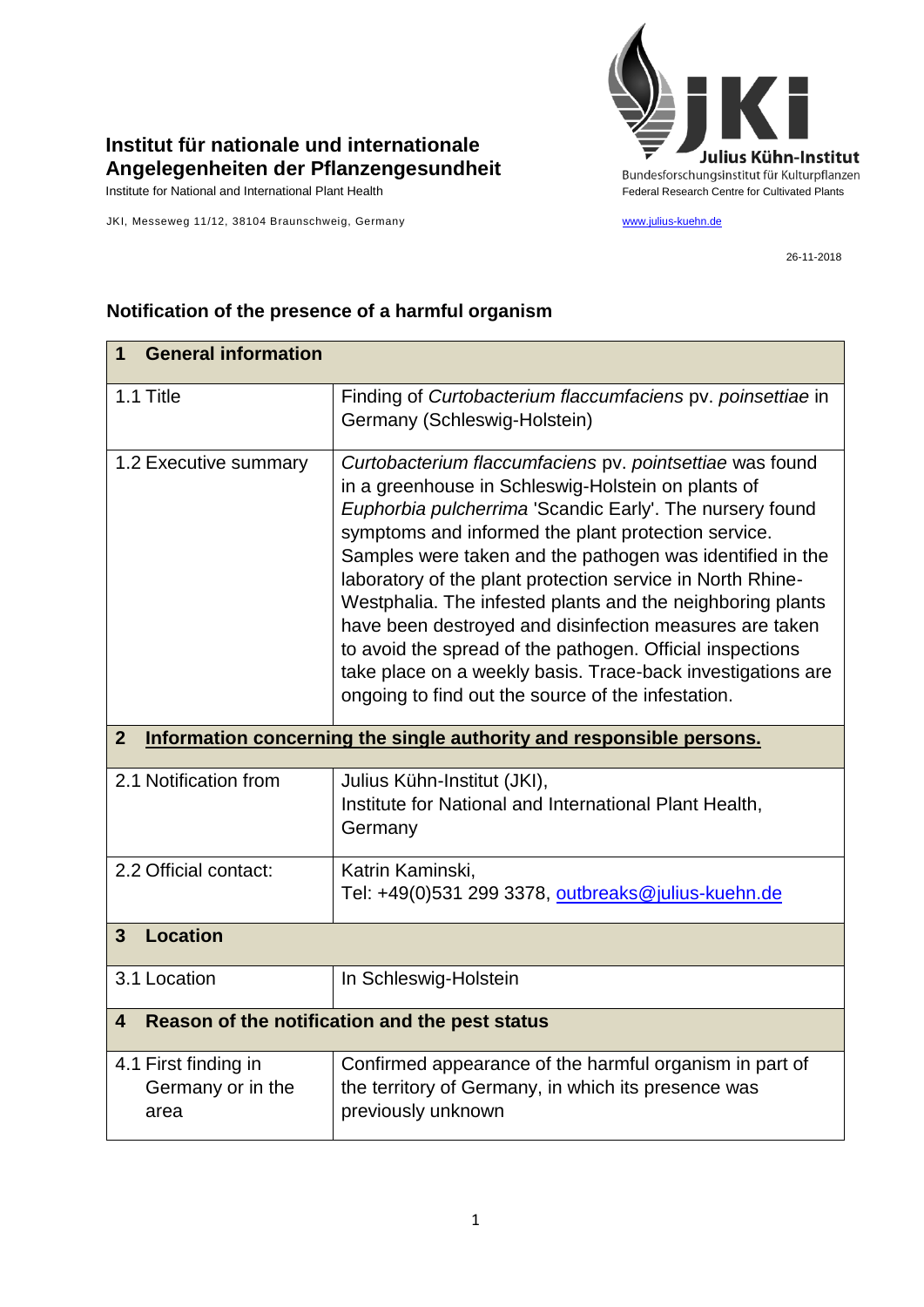| 4.2 Pest status of the area where the<br>harmful organism has been found<br>present, after the official<br>confirmation.              | Transient, actionable, under eradication                                 |  |  |
|---------------------------------------------------------------------------------------------------------------------------------------|--------------------------------------------------------------------------|--|--|
| 4.3 Pest status in Germany before the<br>official confirmation of the<br>presence, or suspected presence,<br>of the harmful organism. | Transient, actionable, under eradication                                 |  |  |
| 4.4 Pest status in Germany after the<br>official confirmation of the<br>presence of the harmful organism.                             | Transient, actionable, under eradication                                 |  |  |
| Finding, sampling, testing and confirmation of the harmful organism.<br>5                                                             |                                                                          |  |  |
| 5.1 How the presence or appearance<br>of the harmful organism was<br>found.                                                           | The nursery found symptoms and informed<br>the plant protection service. |  |  |
| 5.2 Date of finding:                                                                                                                  | 08-11-2018                                                               |  |  |
| 5.3 Sampling for laboratory analysis.                                                                                                 | 16-10-2018                                                               |  |  |
| 5.4 Name and address of the<br>Laboratory                                                                                             | Landwirtschaftkammer NRW                                                 |  |  |
| 5.5 Date of official confirmation of the<br>harmful organism's identity.                                                              | 08-11-2018                                                               |  |  |
| Infested area, and the severity and source of the outbreak in that area.<br>6                                                         |                                                                          |  |  |
| 6.1 Size and delimitation of the<br>infested area.                                                                                    | 3000 plants                                                              |  |  |
| 6.2 Characteristics of the infested<br>area and its vicinity.                                                                         | Physically closed conditions: greenhouse                                 |  |  |
| 6.3 Infested plant(s), plant product(s)<br>and other object(s).                                                                       | Euphorbia pulcherrima                                                    |  |  |
| 6.4 Severity of the outbreak.                                                                                                         | The infested plants showed significant<br>damage.                        |  |  |
| 6.5 Source of the outbreak                                                                                                            | Trace-back investigations are ongoing.                                   |  |  |